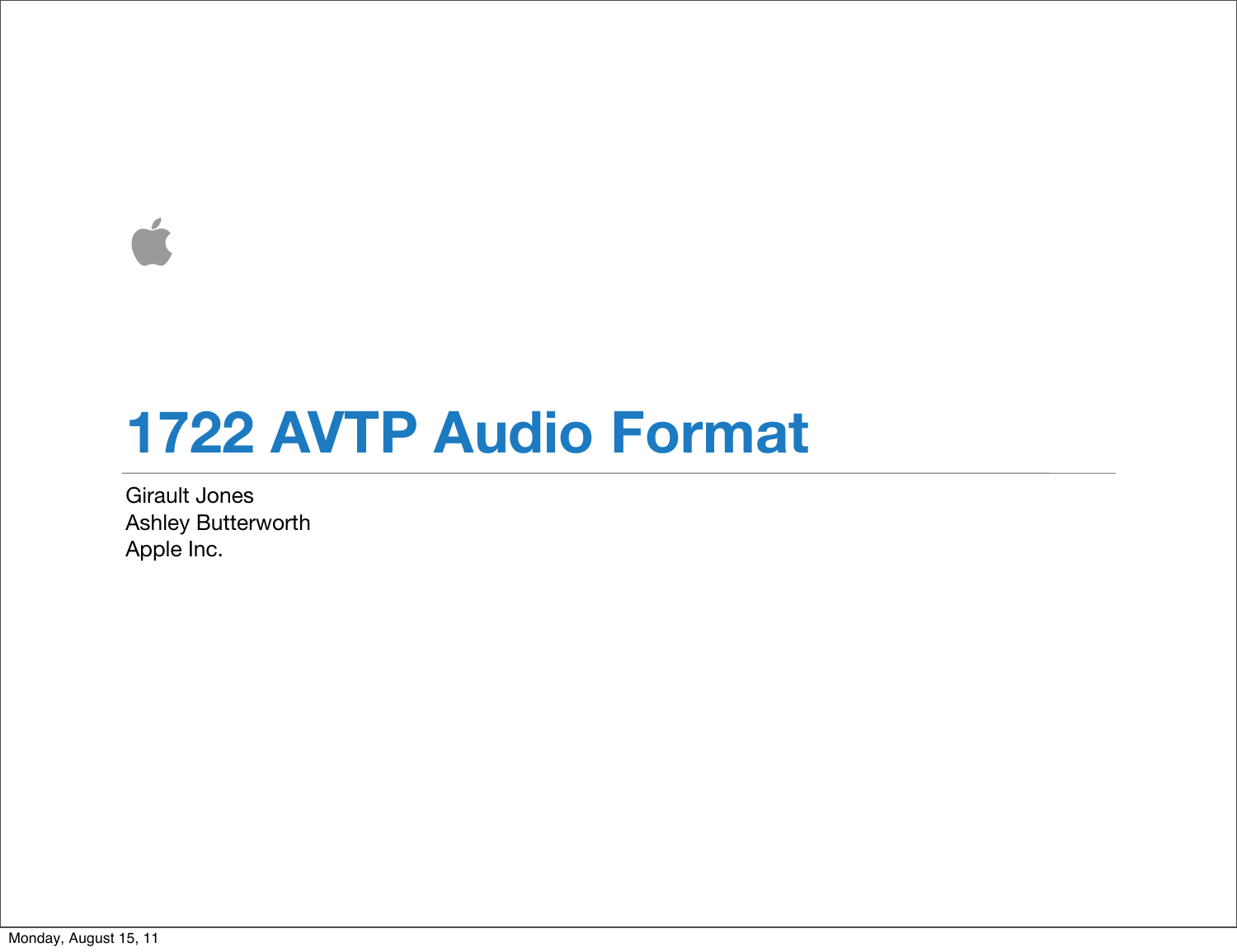## **What is AVTP Audio Format**

- Simplest format for transmitting audio
- Higher channel counts than IEC 61883
- Samples can be integers or floating point
- All packets within a stream are the same size
- Permits any 802.1Qav compliant packet rate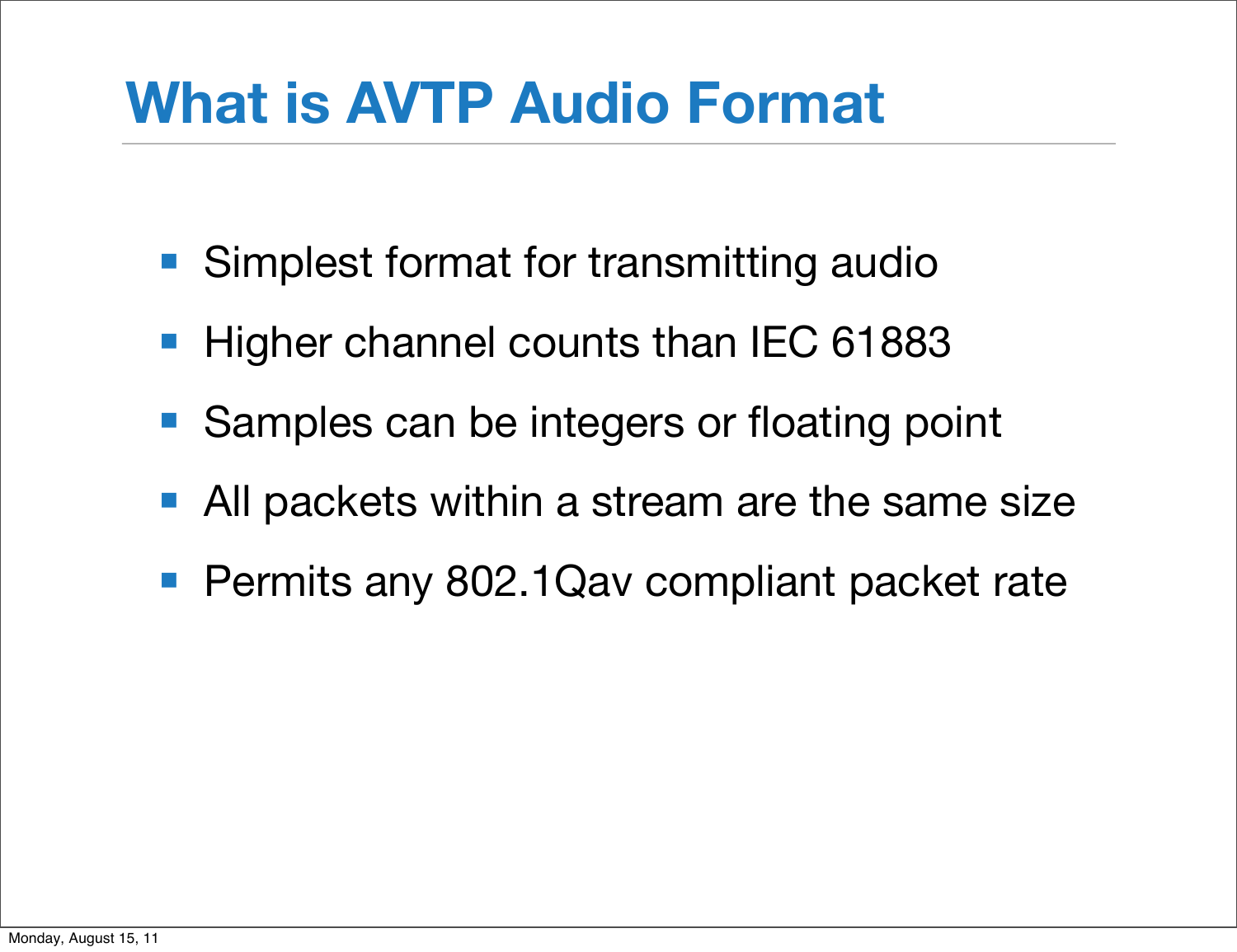# **The Sample Types**

- Floating Point (IEEE 754-2008)
	- 32-bit float
- Linear Integer
	- $-$  4-byte (1 to 32 bits)
	- 3-byte (1 to 24 bits) "packed"
	- 2-byte (1 to 16 bits)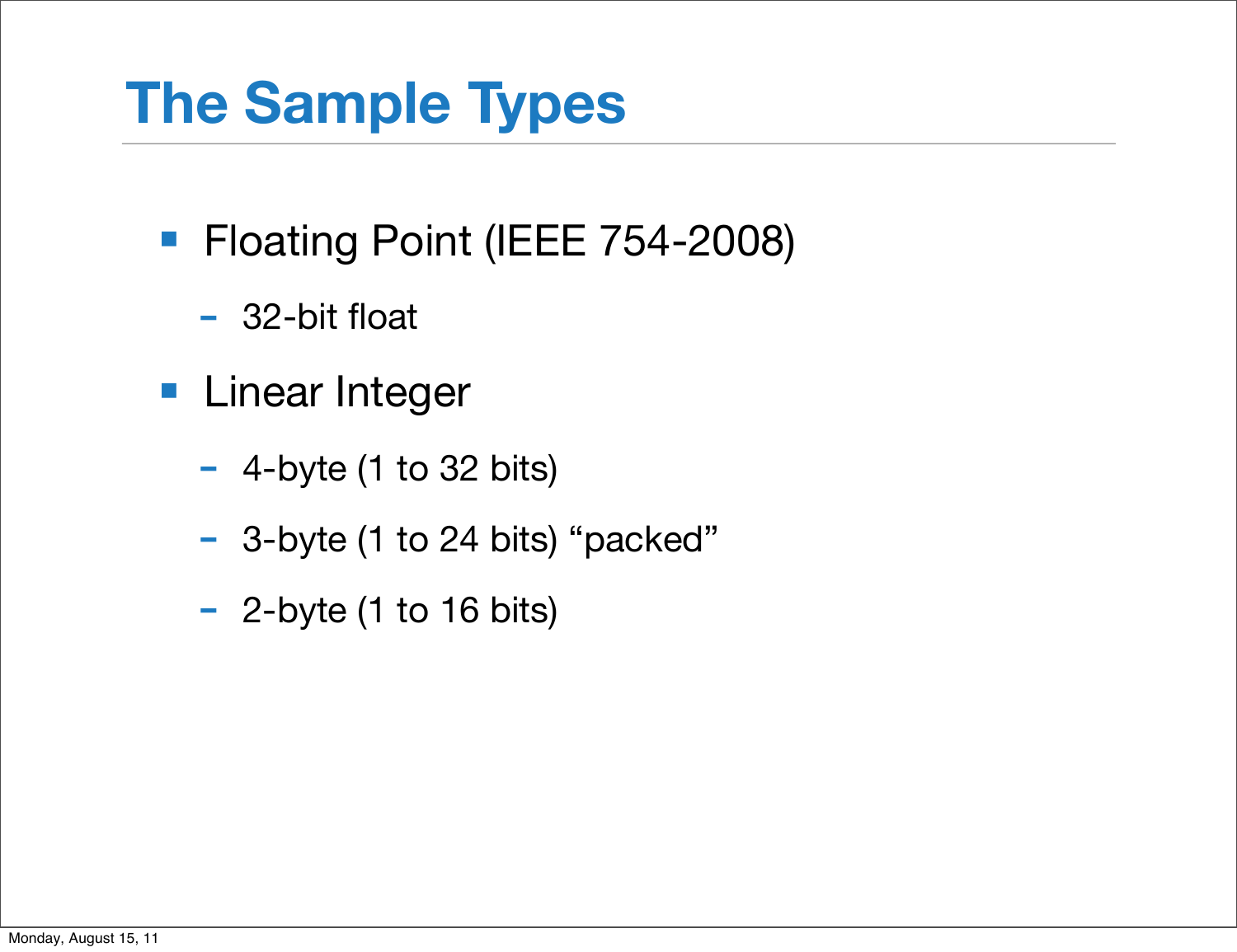## **Packet Format**

- Time stamp
	- There is one in every packet
	- Always corresponds to first sample in packet
	- Every packet must have a valid timestamp
- Payload-specific header flags
	- 10 bits indicating channels per frame
	- 2 bits for synchronized event markers
	- 4 bits reserved for future use
- Interleaved or non-interleaved sample data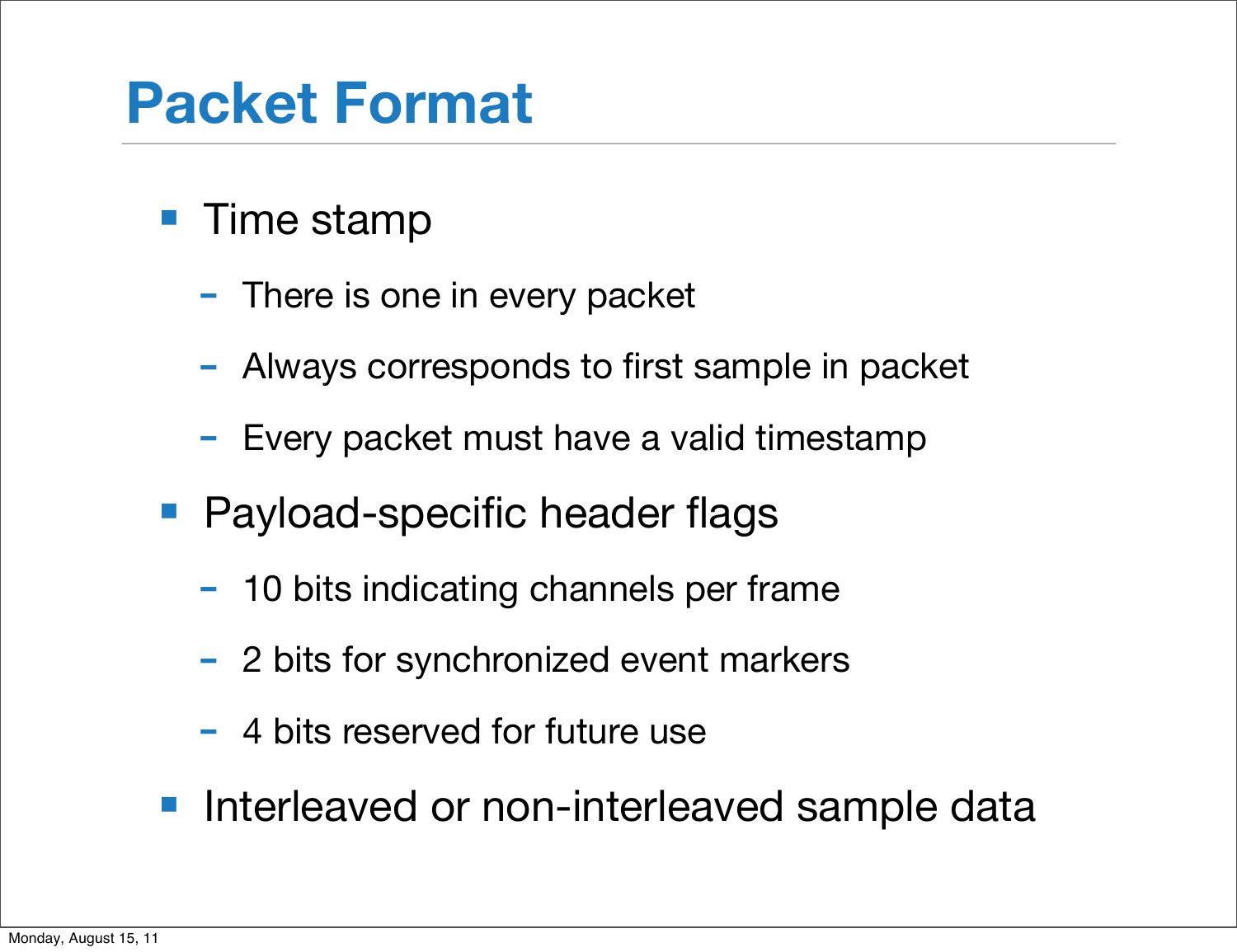- Network byte order (big-endian)
- Linear integers are LSB zero padded
	- allows easy conversion between various bit widths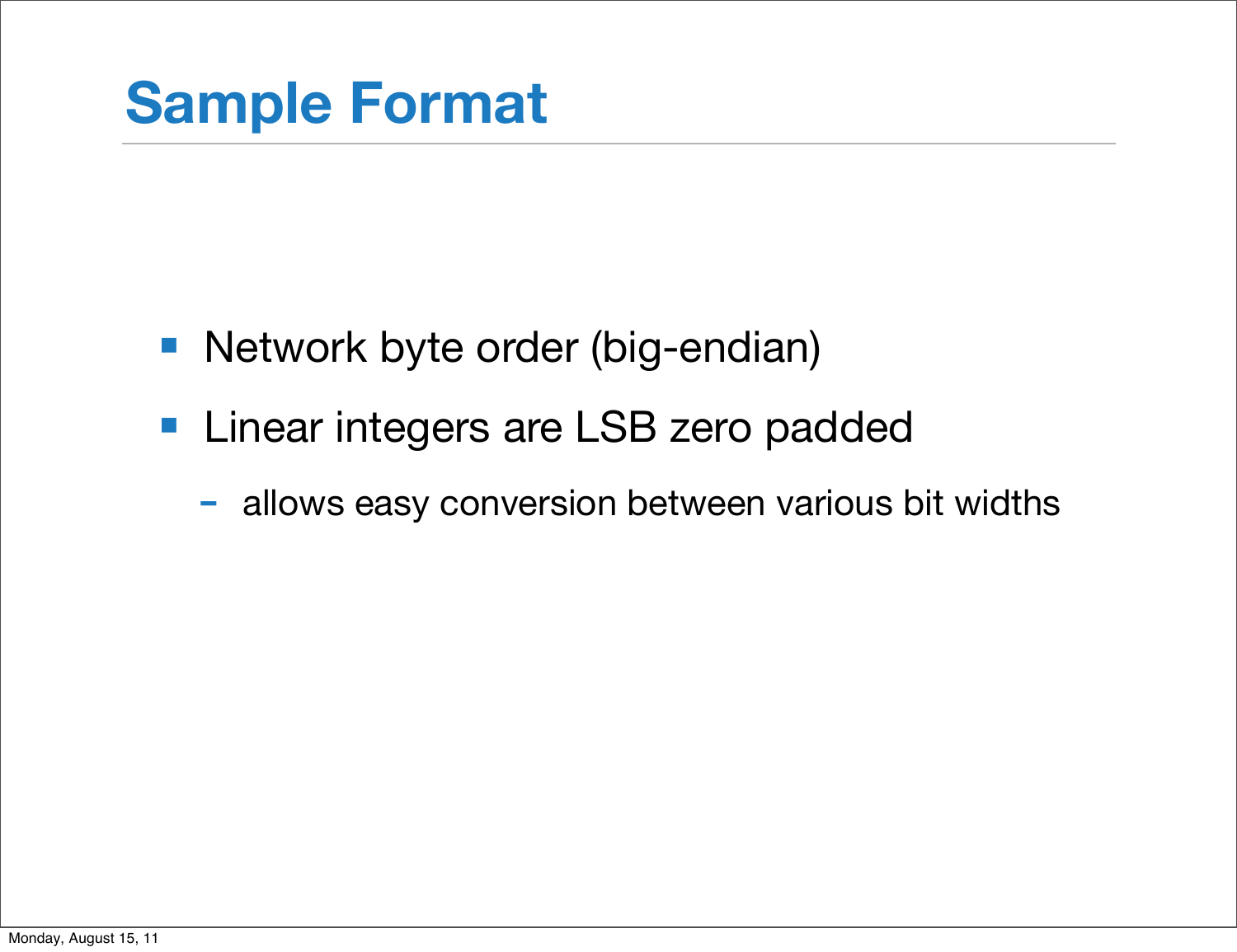## **Interoperability**

- All end stations that support AVTP audio format are required to implement interleaved, 4-byte linear integer format.
- All end stations that support AVTP audio format are required to implement 6 samples per packet 48k sample rate
- Enumeration protocol (such as 1722.1) will fully describe an audio stream.
- However, header contains enough info for an end station to determine the payload format.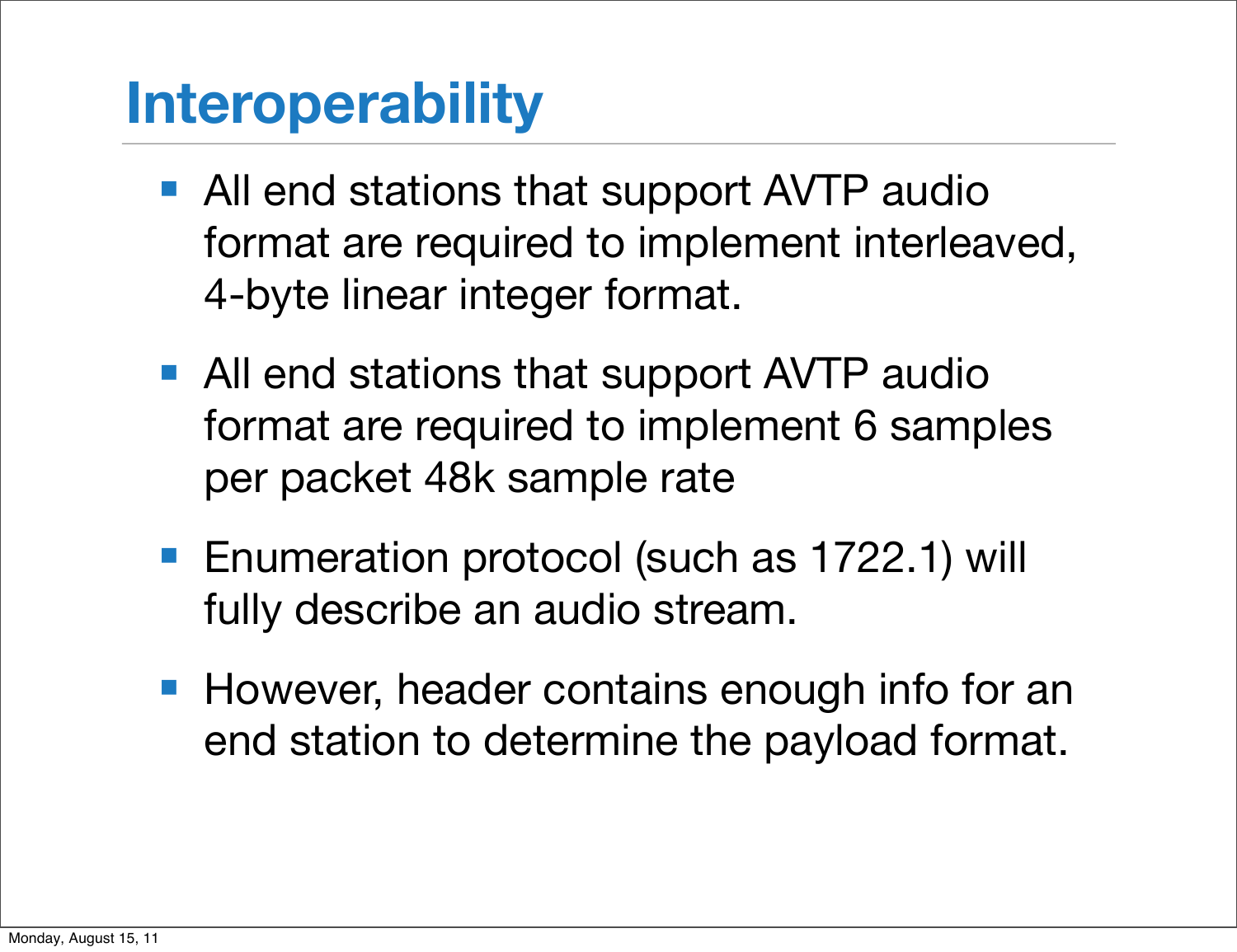#### **Frame Format**

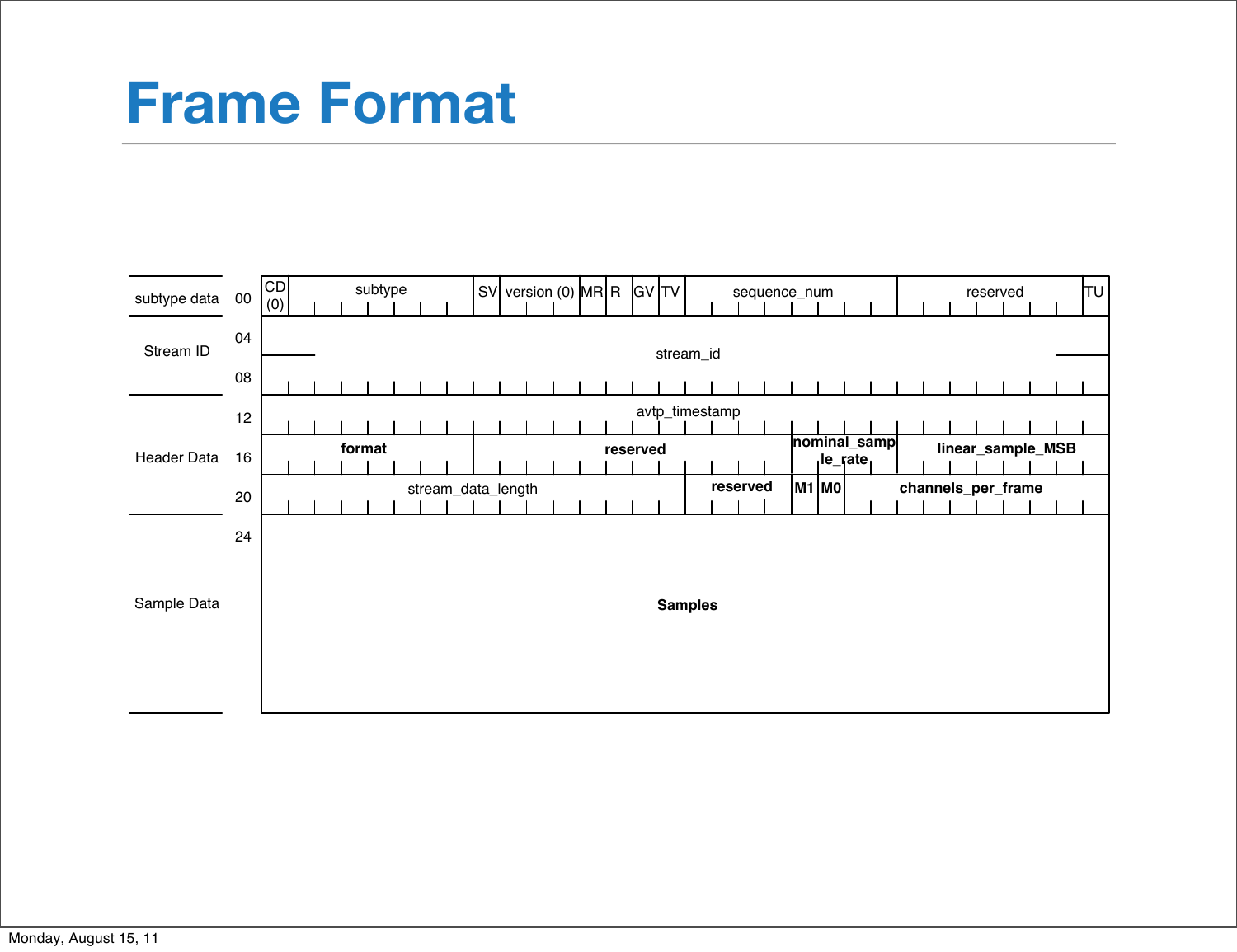## **"Gateway Info"**

■ format

- Sample format (float/linear integer)
- nominal\_sample\_rate
	- Predefined sample rate or unspecified
- linear\_sample\_MSB
	- Number of MSBs that are used
		- $0 = 256$
		- Only applies to integer formats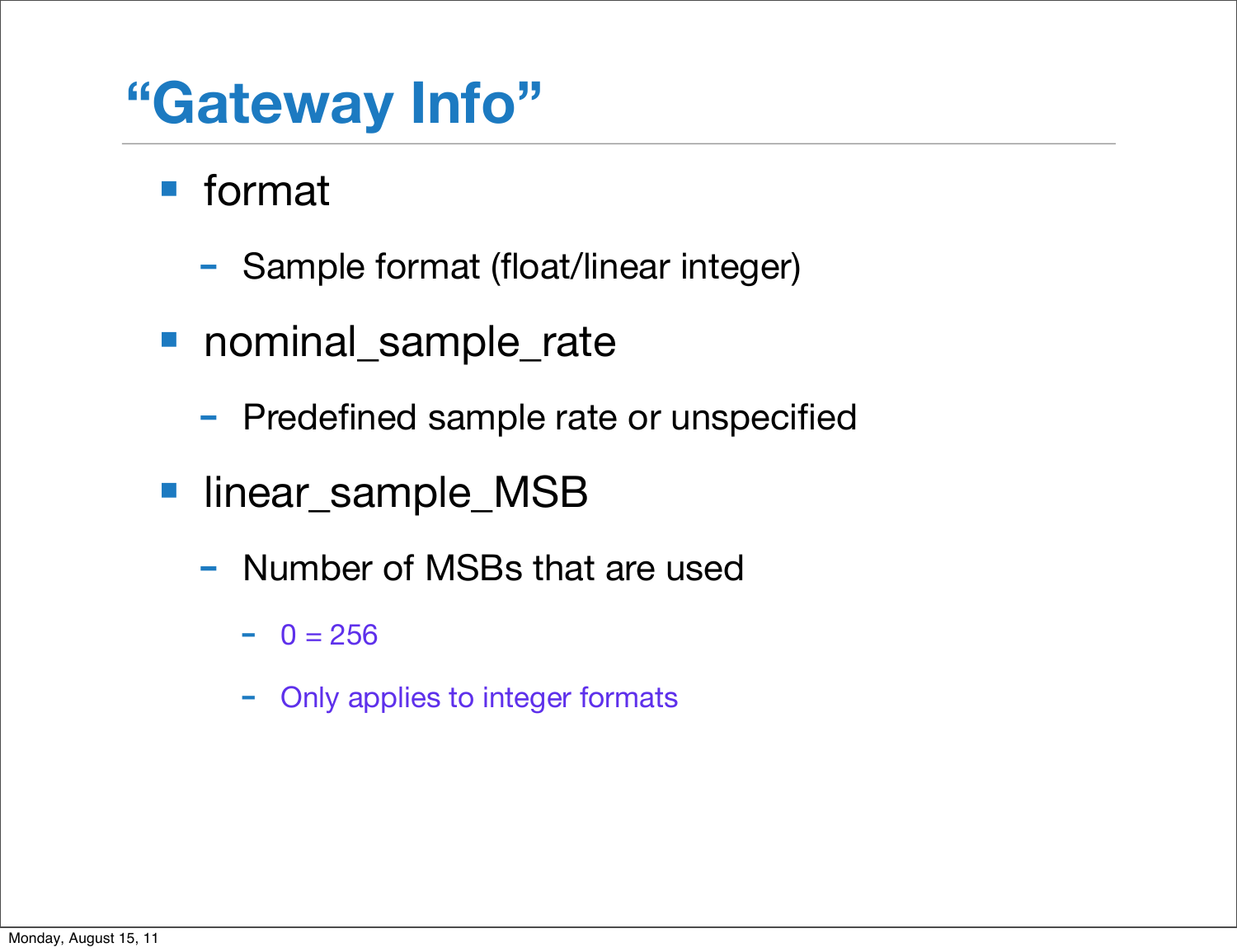#### **Formats**

- 1 Interleaved Float
- 2 Non-interleaved Float
- 3 Interleaved 32 bit int
- 4 Non-interleaved 32 bit int
- 5 Interleaved 24 bit packed int
- 6 Non-interleaved 24 bit packed int
- 7 Interleaved 16 bit int
- 8 Non-interleaved int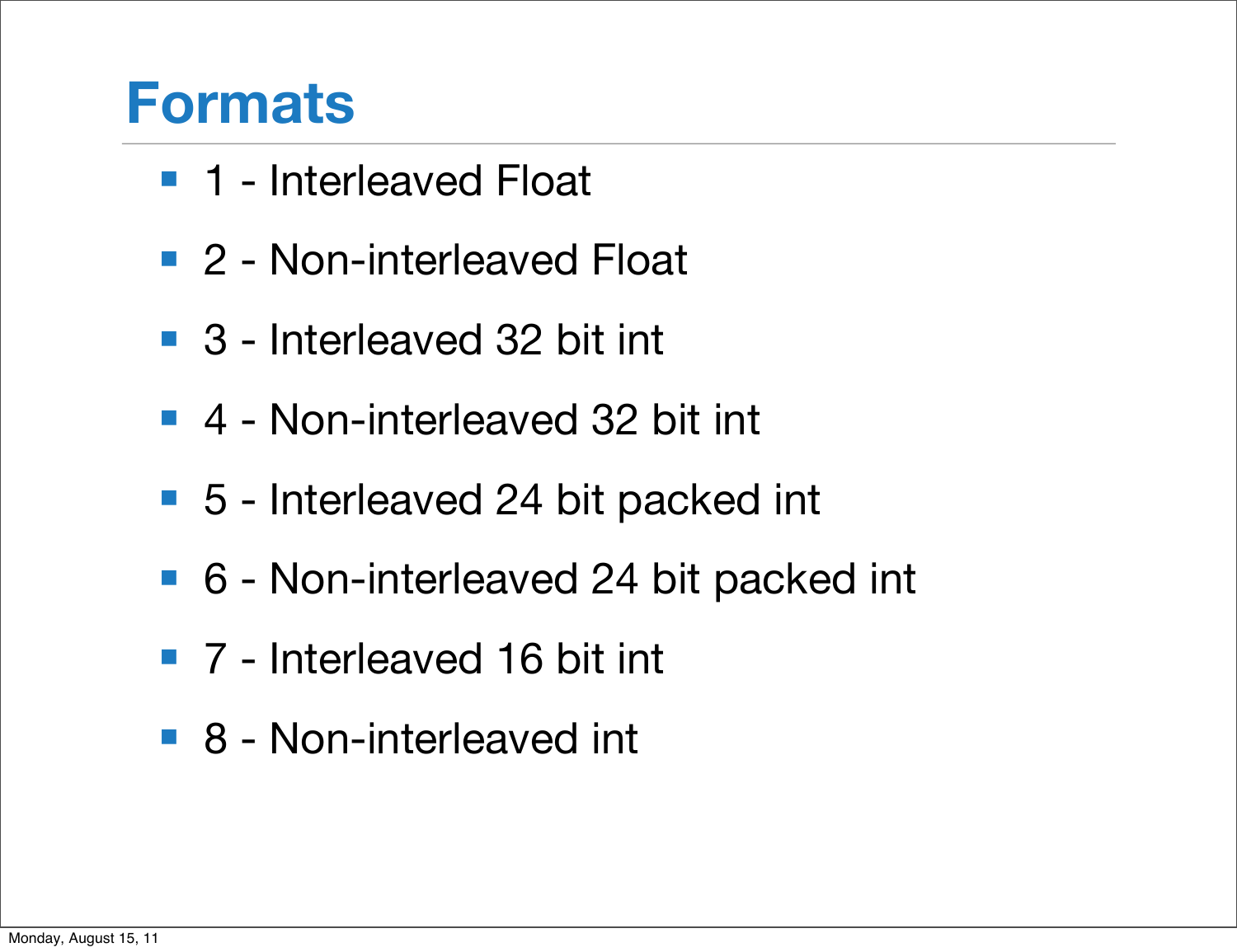### **nominal\_sample\_rate**

- $\blacksquare$  0 = Not specified
- $-1-3 = 8, 16, 32$
- $-4-8 = 11.025, 22.05, 44.1, 88.2, 176.4$
- $\blacksquare$  9-11 = 48, 96, 192
- $\blacksquare$  15 = Extended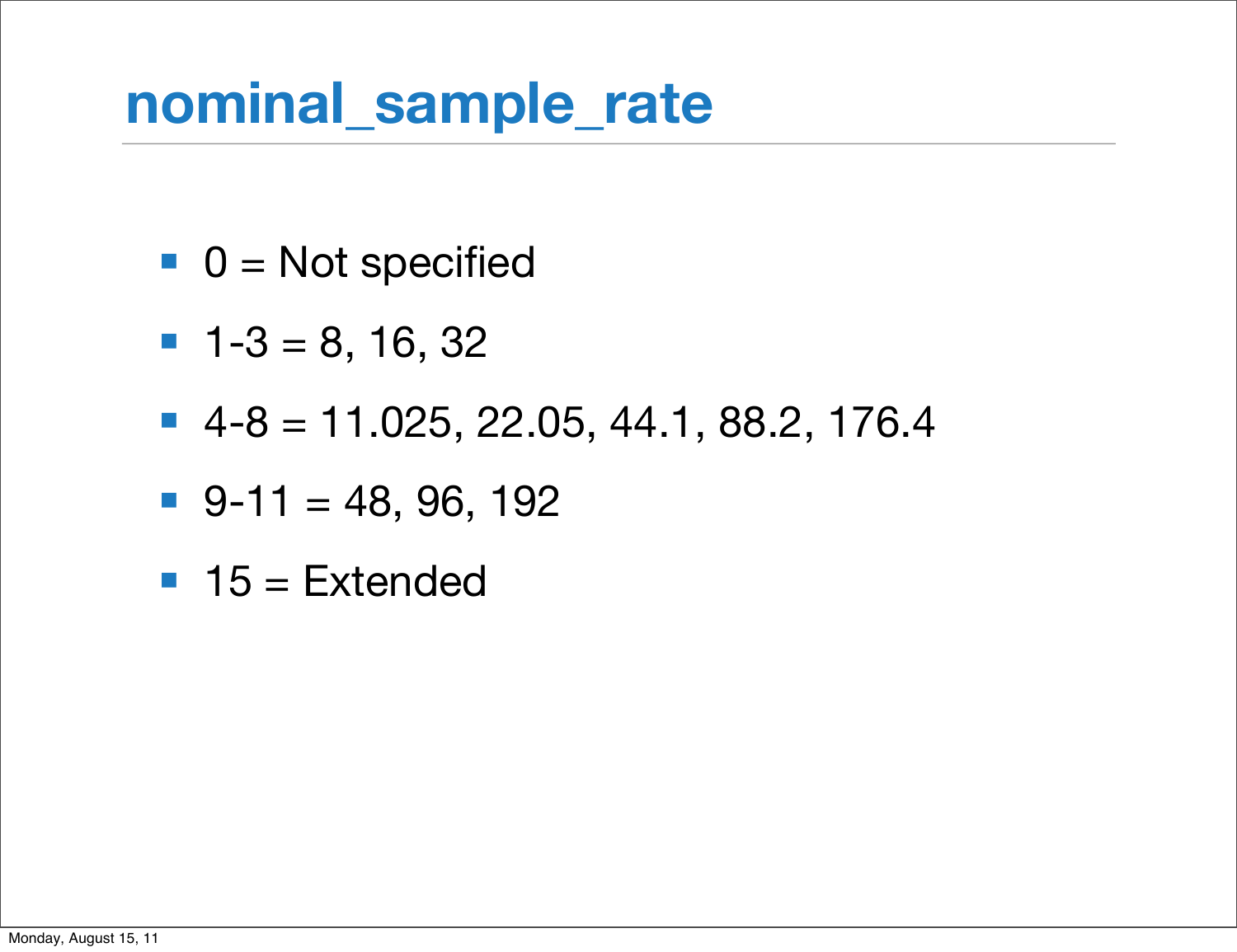## **Protocol Specific Header**

#### ■ M1, M0

- Marker bits for "synchronized" events
- channels\_per\_frame
	- The number of audio channels represented in the frame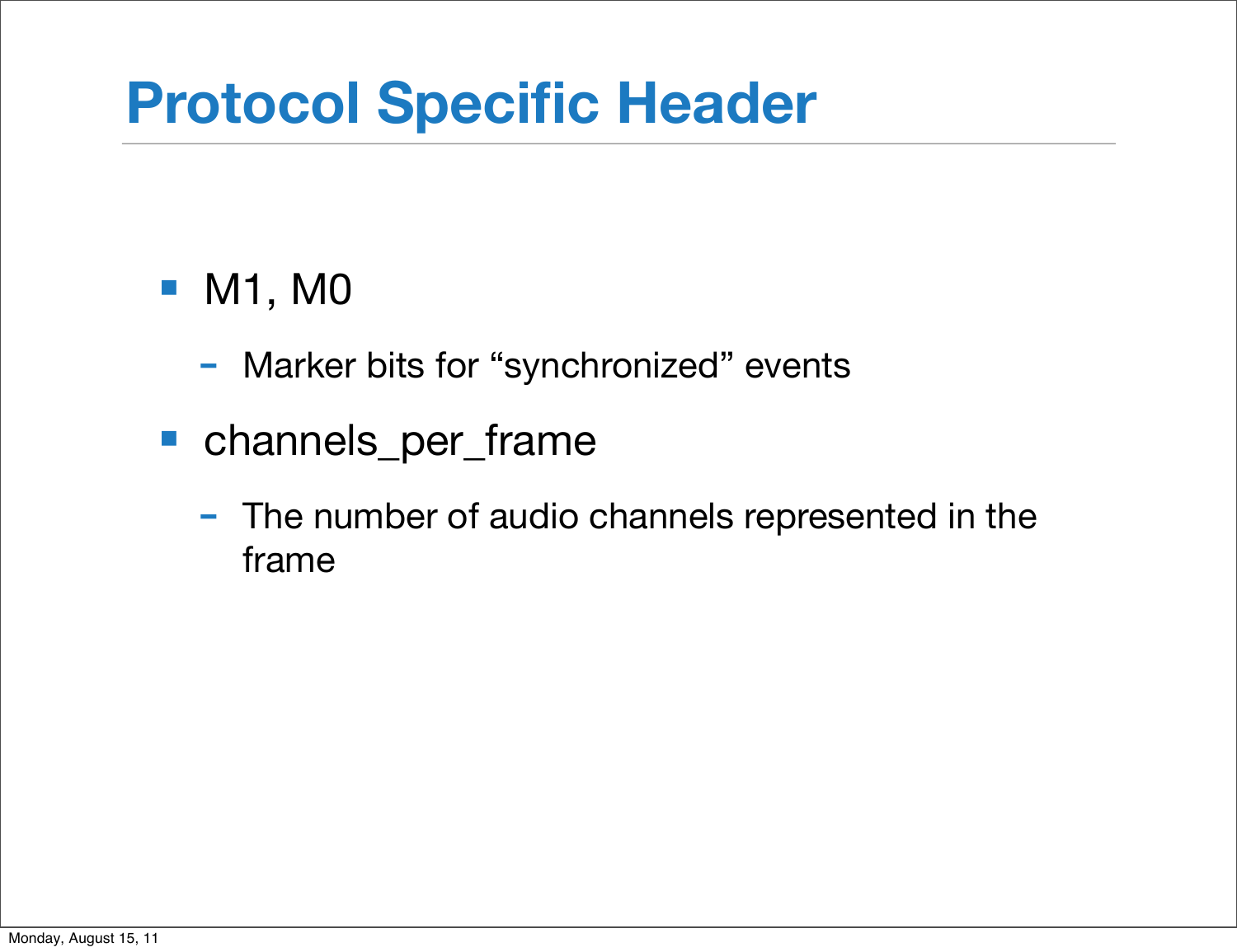### **Frame Format Example**

■ 4-byte integer, stereo, interleaved, 6 samples/frame